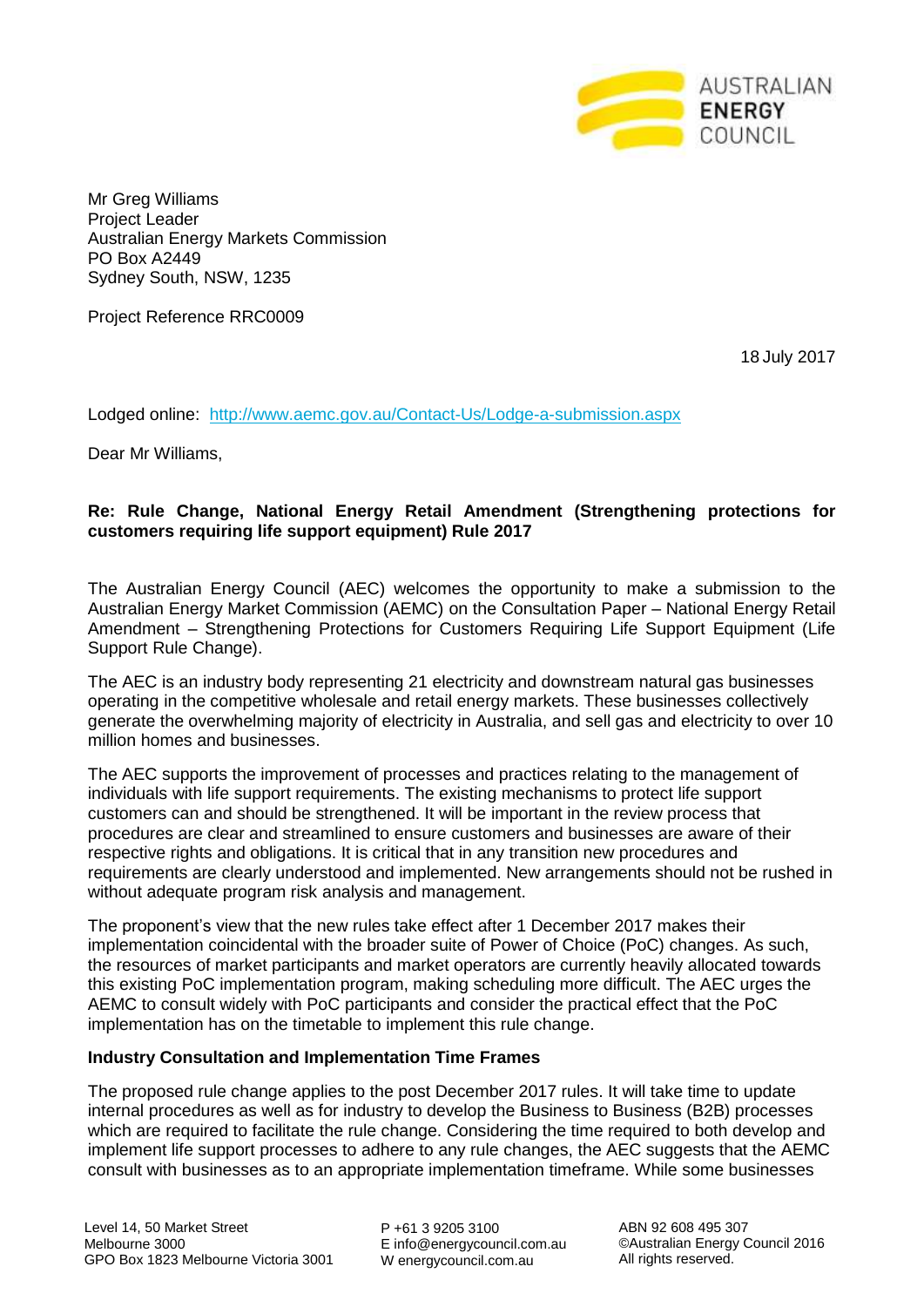may be able to enact change quickly, other organisations will require longer time periods to adjust internal and B2B procedures in line with final changes. It is imperative that sufficient time is allowed for businesses to construct efficient and robust processes.

The AEC also suggests that a review be conducted 12-24 months after the implementation of the rule change to monitor outcomes in relation to the concerns brought forward by the Australian Energy Regulator (AER) regarding the current life support rules. Outcomes in terms of registration, medical confirmation, enforcement and accuracy of registers should be evaluated by this review. Such review is necessary as any rule changes must deliver measurable improvements to consumer outcomes.

### **Increasing the accuracy of the Life Support Register**

The AER has noted the growing size and inaccuracy of the life support register as a main concern with the current life support rules. The AEC supports moves to ensure this register is kept up to date and is as accurate as possible. This ensures protection for customers who require life support and avoids unnecessary costs to distributors and retailers. While retailers and distributors will play a part in ensuring this list is kept up to date by adhering to the amended processes for both registration and de-registration, some impetus on the customer will also help in maintaining an accurate register.

While the rule change strengthens the required information process surrounding the provision of medical evidence for life support equipment, there is no mention of time limits to this qualification. It is stated that both retailers and distributors are required to keep their registers up to date, however a process for confirmation of life support requirements would add a mechanism for retailers and distributors to ensure the accuracy of their registers. The AEC suggests that there be a process whereby life support requirements are confirmed every few years. As a model, in Western Australia the retailer must contact a customer in the preceding or subsequent three months to the 12 month anniversary of registration, to:

- (a) ascertain whether a person residing at the customer's supply address continues to require life support equipment; and
- (b) if the customer has not provided the initial certification or re-certification from an appropriately qualified medical practitioner within the last 3 years, request that the customer provide that recertification.<sup>i</sup>

This provides retailers an opportunity every year to review the customers they have on their register to confirm their continued requirement for life support equipment and for this to be confirmed with a further medical certificate every three years. This provides a reasonable mechanism of ensuring registers are kept up to date.

The AEC notes that the current system seemingly provides no time limit on registration and there is currently little imperative for customers to notify retailers or distributors if they no longer require life support status at their address. The rule change proposes that a retailer or distributor "may request" that registered customers inform them if the person requiring life support equipment vacates the premises or no longer requires life support. This lack of formal follow up to confirm the requirements of those on the register could be contributing to the growing and increasingly inaccurate register.

## **Registration Process Owner**

The rule change proposes that only the business first contacted by the customer (the registration process owner) could choose to deregister a customer's premises. However, due to possible retail customer churn this could be problematic. If, for example, a customer first contacts a retailer to